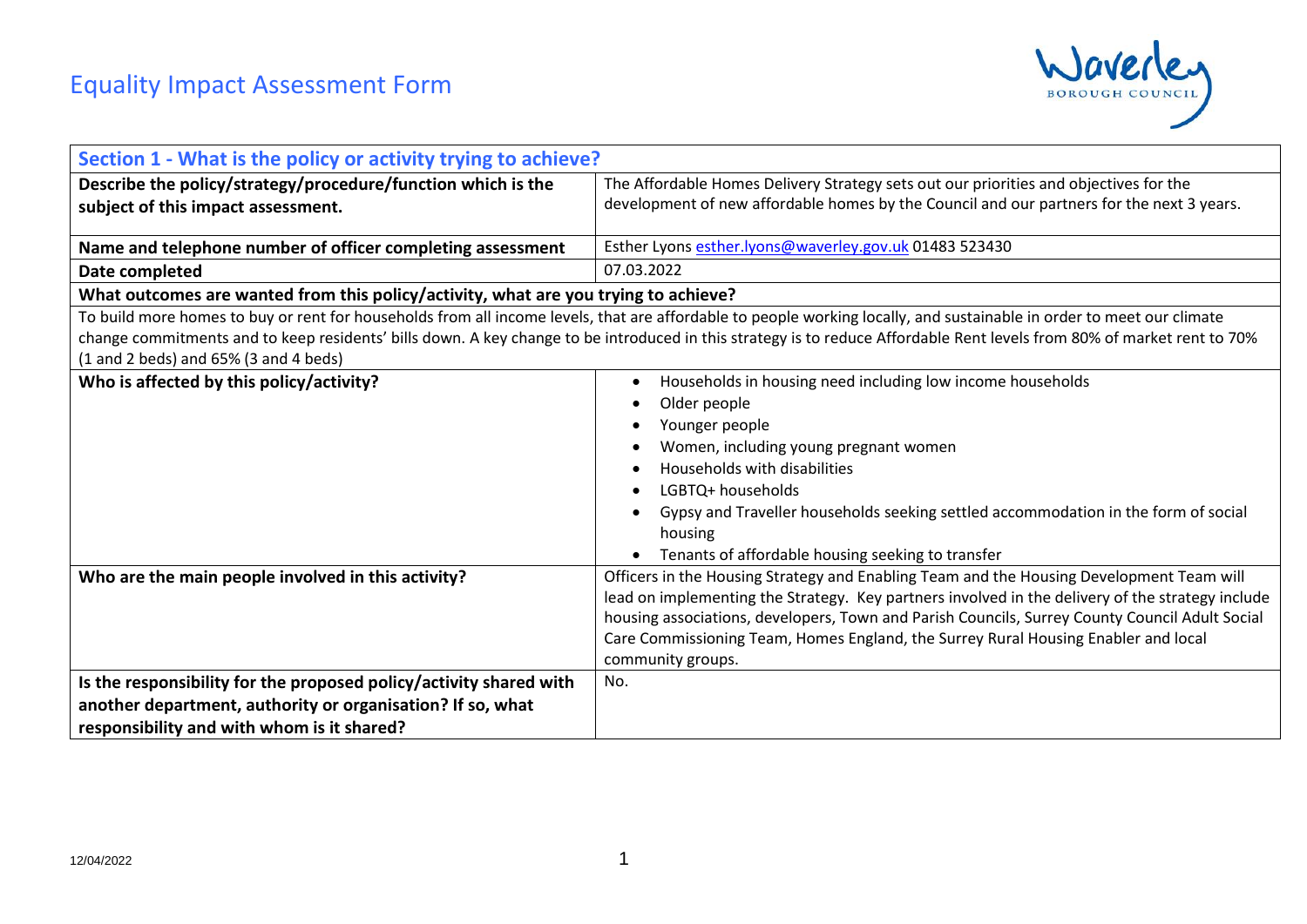| <b>Section 2 - Information Gathering and Consulting Stakeholders</b>                                                                                                                   |                                                                                                                                                                                                                                                                                                                                                                                                                                                                                                                                                                                                                                                                                                                                                                                                                                                                                                                                                                                                                                                                                                                                                                                                                                                                                                                                                                                                                                                                                                                                                                                                                                                                                                                                                                                                                                                                                                                                                                       |  |  |
|----------------------------------------------------------------------------------------------------------------------------------------------------------------------------------------|-----------------------------------------------------------------------------------------------------------------------------------------------------------------------------------------------------------------------------------------------------------------------------------------------------------------------------------------------------------------------------------------------------------------------------------------------------------------------------------------------------------------------------------------------------------------------------------------------------------------------------------------------------------------------------------------------------------------------------------------------------------------------------------------------------------------------------------------------------------------------------------------------------------------------------------------------------------------------------------------------------------------------------------------------------------------------------------------------------------------------------------------------------------------------------------------------------------------------------------------------------------------------------------------------------------------------------------------------------------------------------------------------------------------------------------------------------------------------------------------------------------------------------------------------------------------------------------------------------------------------------------------------------------------------------------------------------------------------------------------------------------------------------------------------------------------------------------------------------------------------------------------------------------------------------------------------------------------------|--|--|
| Do you have any monitoring data available on the number of<br>people (from protected characteristic groups) who are using or<br>are potentially impacted upon by your policy/activity? | Data from Housing Affordability Study, Strategic Housing Market Assessment, WBC tenant<br>profile, JSNA 2013; Census 2011; ASC Commissioning: Statement Accommodation with care,<br>residential & nursing care for older people, 2019.<br>The data on our growing elderly population supports the action to develop suitable housing for<br>older people, including Extra Care and dementia specialist housing.<br>The proportion of women and ethnic minority groups living in social housing in Waverley is<br>higher than the proportion of women and ethnic minority groups who live in the borough,<br>reflecting the nationwide trend that women and ethnic minority groups are more likely to<br>access social housing.<br>Waverley BC tenants - protected characteristics<br>• 35% of tenants are aged 65 or above<br>25% have recorded a disability<br>60% of tenants are female<br>90% of tenants are white British<br>30% of tenants provided information on their sexual orientation:<br>3% of tenants who provided information identify as LGBTQ+ (0.9% of all<br>$\circ$<br>tenants)<br>94% of residents who provided information identify as heterosexual (28.2% of<br>all tenants)<br>Waverley BC tenants - socio economic disadvantage<br>• 17% of tenants receive full housing benefit<br>23% receive Universal Credit<br>40% of tenants do not receive any benefits for housing costs<br>20% receive partial housing benefit<br>$\bullet$<br>Older people<br>The 2011 Census shows us that the total population in Waverley is 121,572, of which 49% are<br>men and 51% are women. Approximately 20% of people are older adults, aged 65 years and<br>older, with 3.2% of people aged 85 years and over. 51% of Waverley's economically inactive<br>population is retired. 14% of households are occupied by people over 65 living on their own.<br>Waverley has the largest older population in Surrey and a growing over 85 year old population. |  |  |
|                                                                                                                                                                                        | The borough has the second highest number of residents over 65 years of age who have<br>suffered a stroke. Dementia also poses a significant challenge, with Waverley having the highest                                                                                                                                                                                                                                                                                                                                                                                                                                                                                                                                                                                                                                                                                                                                                                                                                                                                                                                                                                                                                                                                                                                                                                                                                                                                                                                                                                                                                                                                                                                                                                                                                                                                                                                                                                              |  |  |
|                                                                                                                                                                                        | number of residents predicted to have dementia in Surrey.                                                                                                                                                                                                                                                                                                                                                                                                                                                                                                                                                                                                                                                                                                                                                                                                                                                                                                                                                                                                                                                                                                                                                                                                                                                                                                                                                                                                                                                                                                                                                                                                                                                                                                                                                                                                                                                                                                             |  |  |
| If monitoring has NOT been undertaken or information is not                                                                                                                            | Lack of readily reportable data on protected characteristics of households in housing need on<br>the Housing Register. Future Service Improvement project to improve inputting and reporting of                                                                                                                                                                                                                                                                                                                                                                                                                                                                                                                                                                                                                                                                                                                                                                                                                                                                                                                                                                                                                                                                                                                                                                                                                                                                                                                                                                                                                                                                                                                                                                                                                                                                                                                                                                       |  |  |
| available, specify the arrangement you intend to make; if not                                                                                                                          |                                                                                                                                                                                                                                                                                                                                                                                                                                                                                                                                                                                                                                                                                                                                                                                                                                                                                                                                                                                                                                                                                                                                                                                                                                                                                                                                                                                                                                                                                                                                                                                                                                                                                                                                                                                                                                                                                                                                                                       |  |  |
| please give a reason for your decision.                                                                                                                                                | this data in Orchard.                                                                                                                                                                                                                                                                                                                                                                                                                                                                                                                                                                                                                                                                                                                                                                                                                                                                                                                                                                                                                                                                                                                                                                                                                                                                                                                                                                                                                                                                                                                                                                                                                                                                                                                                                                                                                                                                                                                                                 |  |  |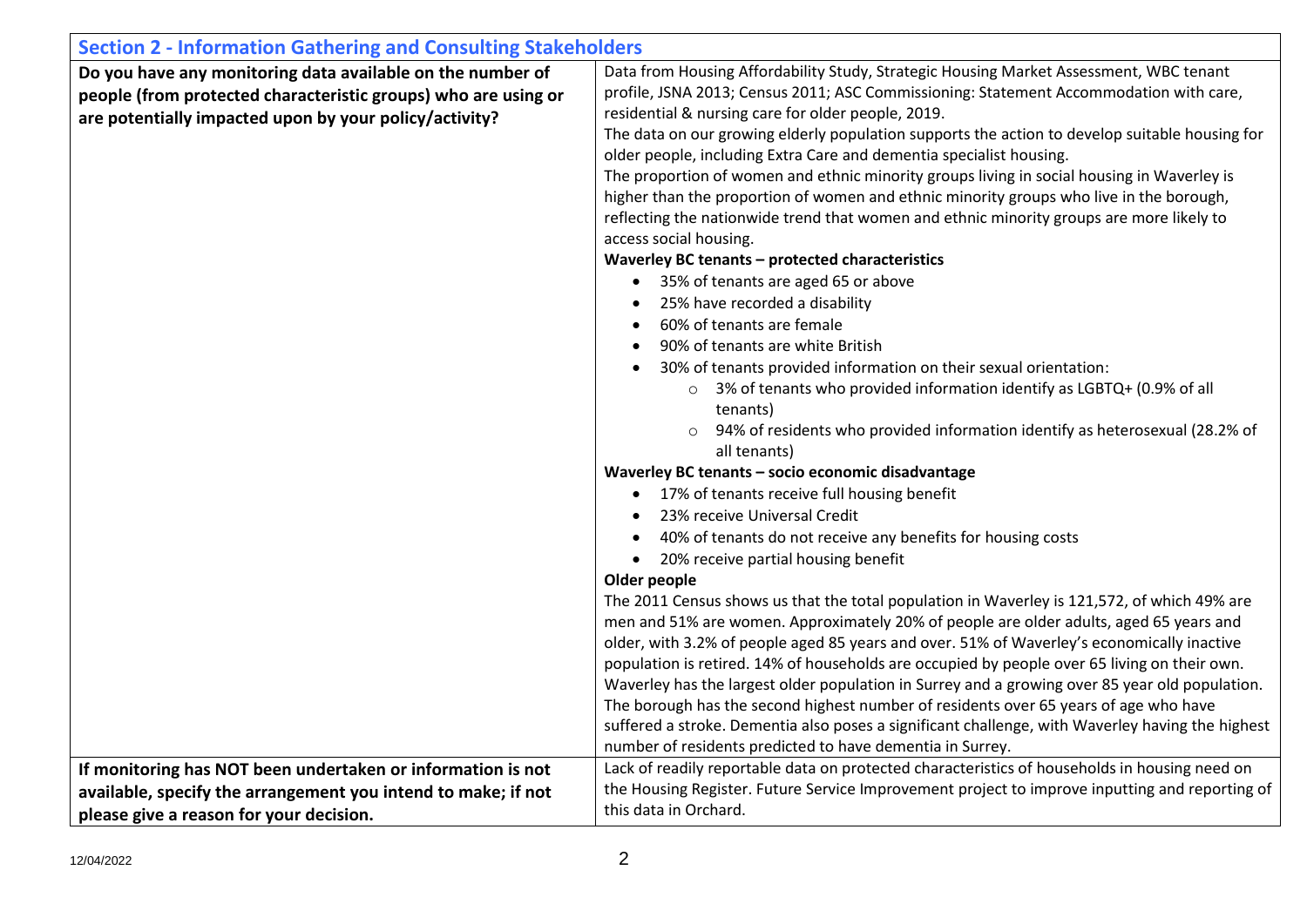| What research or consultation has been undertaken to | Consultation was carried out via Waverley Homes and People, social media and in person with                                |
|------------------------------------------------------|----------------------------------------------------------------------------------------------------------------------------|
| understand the impacts of the                        | Landlord Services Advisory Board and Tenant Panel representatives between 27.01.22-24.02.22.                               |
| strategy/policy/procedure/project/function?          | Residents, Town and Parish Councils, partner organisations, developers and affordable housing<br>providers were consulted. |
|                                                      | Monitoring data of respondents (those responding as individuals, rather than organisations)                                |
|                                                      | suggests that the response rate was very low for those aged 85+ despite our elderly population.                            |
|                                                      | Several responses were received from organisations working to meet the needs of older people                               |
|                                                      | and people needing supported accommodation. Over 95% of respondents were white, which                                      |
|                                                      | reflects the local population but not the makeup of WBC tenants. The Tenants' Panel,                                       |
|                                                      | representing all tenants, was also consulted.                                                                              |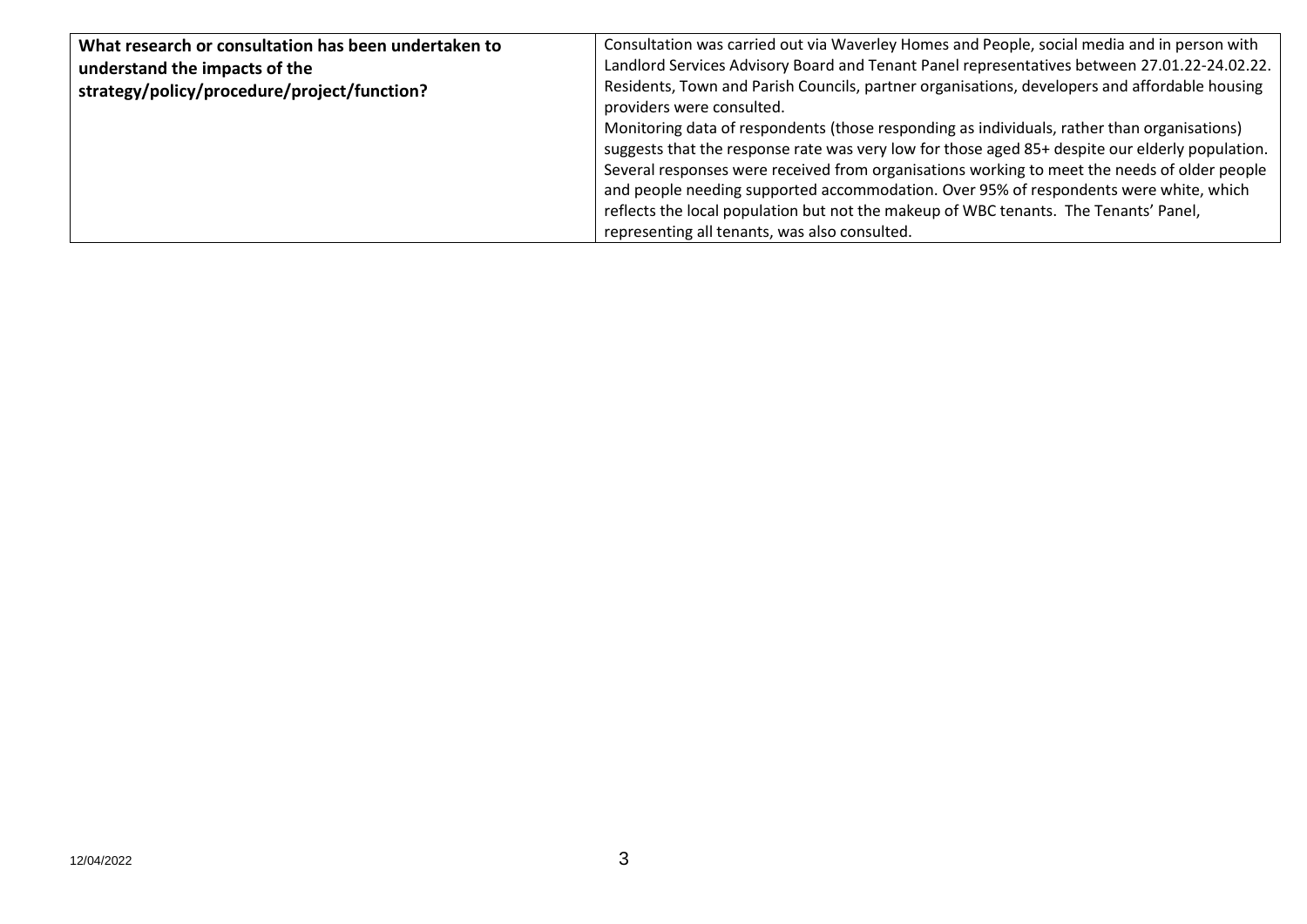|                            | Section 3 - Assess the Impact on Protected Characteristic Groups                                                                          |              |                                                                                                                                                                       |                            |
|----------------------------|-------------------------------------------------------------------------------------------------------------------------------------------|--------------|-----------------------------------------------------------------------------------------------------------------------------------------------------------------------|----------------------------|
|                            |                                                                                                                                           |              |                                                                                                                                                                       |                            |
| <b>Sex</b>                 |                                                                                                                                           |              |                                                                                                                                                                       |                            |
| Women                      | Positive impact (it could benefit)                                                                                                        | Neutral      | <b>Negative impact</b><br>(it could disadvantage)                                                                                                                     | <b>Additional Comments</b> |
|                            | Data shows that women are more<br>likely to access social housing.<br>Developing new affordable housing<br>therefore benefits this group. |              |                                                                                                                                                                       |                            |
|                            | Positive impact (it could benefit)                                                                                                        | Neutral      | Negative impact (it could disadvantage)                                                                                                                               | <b>Additional Comments</b> |
| Men                        |                                                                                                                                           | $\checkmark$ |                                                                                                                                                                       |                            |
| <b>Gender Reassignment</b> |                                                                                                                                           |              |                                                                                                                                                                       |                            |
|                            | Positive impact (it could benefit)                                                                                                        | Neutral      | Negative impact (it could disadvantage)                                                                                                                               | <b>Additional Comments</b> |
|                            | Trans people face challenges such as                                                                                                      |              |                                                                                                                                                                       |                            |
| Transgendered              | homelessness and lack of work                                                                                                             |              |                                                                                                                                                                       |                            |
| Men/Women                  | opportunities related to their                                                                                                            |              |                                                                                                                                                                       |                            |
|                            | characteristics. More affordable                                                                                                          |              |                                                                                                                                                                       |                            |
|                            | housing may therefore benefit Trans                                                                                                       |              |                                                                                                                                                                       |                            |
|                            | people.                                                                                                                                   |              |                                                                                                                                                                       |                            |
| categories.                |                                                                                                                                           |              | Race - The categories used in the Race section are those used in the 2001 census. Consideration should be given to the needs of specific communities within the broad |                            |
|                            | Positive impact (it could benefit)                                                                                                        | Neutral      | Negative impact (it could disadvantage)                                                                                                                               | <b>Additional Comments</b> |
| Asian                      | Our data shows that when compared                                                                                                         |              |                                                                                                                                                                       |                            |
| <b>Black</b>               | to the population of the borough as a                                                                                                     |              |                                                                                                                                                                       |                            |
|                            | whole, ethnic minority groups are                                                                                                         |              |                                                                                                                                                                       |                            |
| Mixed race                 | more likely to access social housing.                                                                                                     |              |                                                                                                                                                                       |                            |
|                            | Developing new affordable housing                                                                                                         |              |                                                                                                                                                                       |                            |
|                            | therefore benefits this group.                                                                                                            |              |                                                                                                                                                                       |                            |
| White                      |                                                                                                                                           | $\checkmark$ |                                                                                                                                                                       |                            |
| Chinese                    | √ see comment above on ethnic                                                                                                             |              |                                                                                                                                                                       |                            |
|                            | minority groups                                                                                                                           |              |                                                                                                                                                                       |                            |
|                            | The need for pitches for Gypsy, Roma                                                                                                      |              |                                                                                                                                                                       |                            |
| Gypsy, Roma,               | & Traveller groups is being met                                                                                                           |              |                                                                                                                                                                       |                            |
| Traveller                  | through Local Plan Part 2. However,                                                                                                       |              |                                                                                                                                                                       |                            |
|                            | this Affordable Homes Delivery                                                                                                            |              |                                                                                                                                                                       |                            |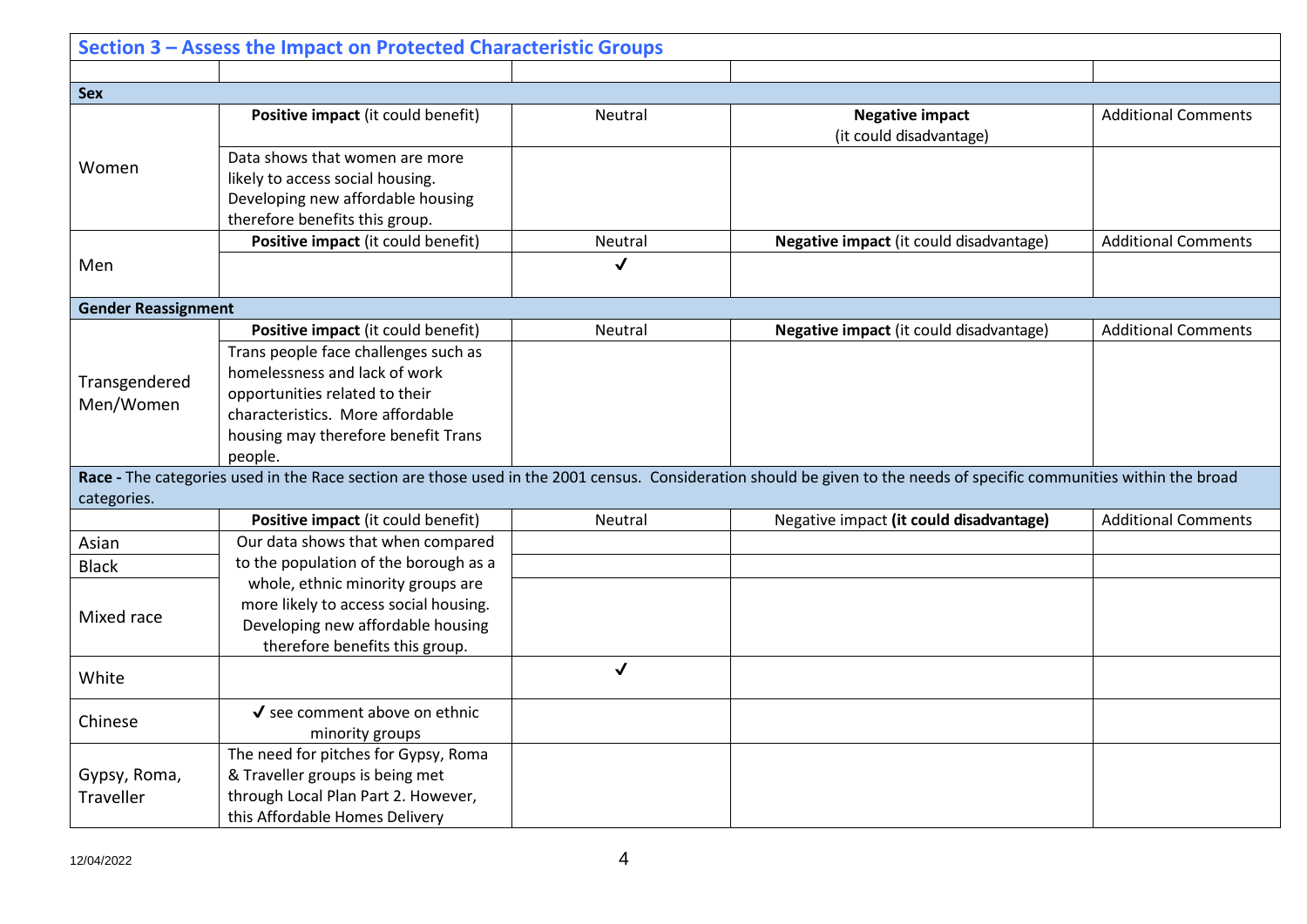|                                                                                                                                                                             | Strategy may benefit those Gypsy,<br>Roma & Traveller households seeking                                                       |              |                                         |                            |  |
|-----------------------------------------------------------------------------------------------------------------------------------------------------------------------------|--------------------------------------------------------------------------------------------------------------------------------|--------------|-----------------------------------------|----------------------------|--|
|                                                                                                                                                                             | settled accommodation in the form of                                                                                           |              |                                         |                            |  |
|                                                                                                                                                                             | social housing.                                                                                                                |              |                                         |                            |  |
| Other racial or                                                                                                                                                             |                                                                                                                                |              |                                         |                            |  |
| ethnic groups -                                                                                                                                                             |                                                                                                                                |              |                                         |                            |  |
| specify                                                                                                                                                                     |                                                                                                                                |              |                                         |                            |  |
|                                                                                                                                                                             | Disability - Long term health impairment could include, mental health problems, asthma, heart conditions, chronic fatigue etc. |              |                                         |                            |  |
|                                                                                                                                                                             | Positive impact (it could benefit)                                                                                             | Neutral      | Negative impact (it could disadvantage) | <b>Additional Comments</b> |  |
|                                                                                                                                                                             | As set out in the action plan, Waverley                                                                                        |              |                                         |                            |  |
| Physical                                                                                                                                                                    | BC will work with Adult Social Care                                                                                            |              |                                         |                            |  |
|                                                                                                                                                                             | Commissioners to meet the specific                                                                                             |              |                                         |                            |  |
| Sensory                                                                                                                                                                     | housing needs of those with physical,                                                                                          |              |                                         |                            |  |
| Learning                                                                                                                                                                    | sensory or learning disabilities, long                                                                                         |              |                                         |                            |  |
| Long Term Health                                                                                                                                                            | term health impairments or mental                                                                                              |              |                                         |                            |  |
| Impairment                                                                                                                                                                  | health issues.                                                                                                                 |              |                                         |                            |  |
| Mental health                                                                                                                                                               |                                                                                                                                |              |                                         |                            |  |
| <b>Sexual orientation</b>                                                                                                                                                   |                                                                                                                                |              |                                         |                            |  |
|                                                                                                                                                                             | Positive impact (it could benefit)                                                                                             | Neutral      | Negative impact (it could disadvantage) | <b>Additional Comments</b> |  |
|                                                                                                                                                                             | LGBTQ+ people face challenges such as                                                                                          |              |                                         |                            |  |
| Heterosexuals,                                                                                                                                                              | homelessness and lack of work                                                                                                  |              |                                         |                            |  |
| lesbians, gay men                                                                                                                                                           | opportunities related to these                                                                                                 |              |                                         |                            |  |
| and bisexuals                                                                                                                                                               | characteristics. More affordable                                                                                               |              |                                         |                            |  |
|                                                                                                                                                                             | housing may therefore benefit LGBTQ+                                                                                           |              |                                         |                            |  |
|                                                                                                                                                                             | people.                                                                                                                        |              |                                         |                            |  |
| Age                                                                                                                                                                         |                                                                                                                                |              |                                         |                            |  |
|                                                                                                                                                                             | Positive impact (it could benefit)                                                                                             | Neutral      | Negative impact (it could disadvantage) | <b>Additional Comments</b> |  |
| Older people                                                                                                                                                                |                                                                                                                                |              |                                         |                            |  |
| Younger people                                                                                                                                                              | $\checkmark$                                                                                                                   |              |                                         |                            |  |
| and children                                                                                                                                                                |                                                                                                                                |              |                                         |                            |  |
| Religion or belief - Faith or belief groups cover a wide range of groupings, the most common of which are Buddhists, Christians, Hindus, Jews, Muslims, and Sikhs. Consider |                                                                                                                                |              |                                         |                            |  |
|                                                                                                                                                                             | faith or belief categories individually and collectively when considering positive and negative impacts.                       |              |                                         |                            |  |
| Faith or belief                                                                                                                                                             | Positive impact (it could benefit)                                                                                             | Neutral      | Negative impact (it could disadvantage) | <b>Additional Comments</b> |  |
| groups                                                                                                                                                                      |                                                                                                                                | $\checkmark$ |                                         |                            |  |
| <b>Pregnancy and Maternity</b>                                                                                                                                              |                                                                                                                                |              |                                         |                            |  |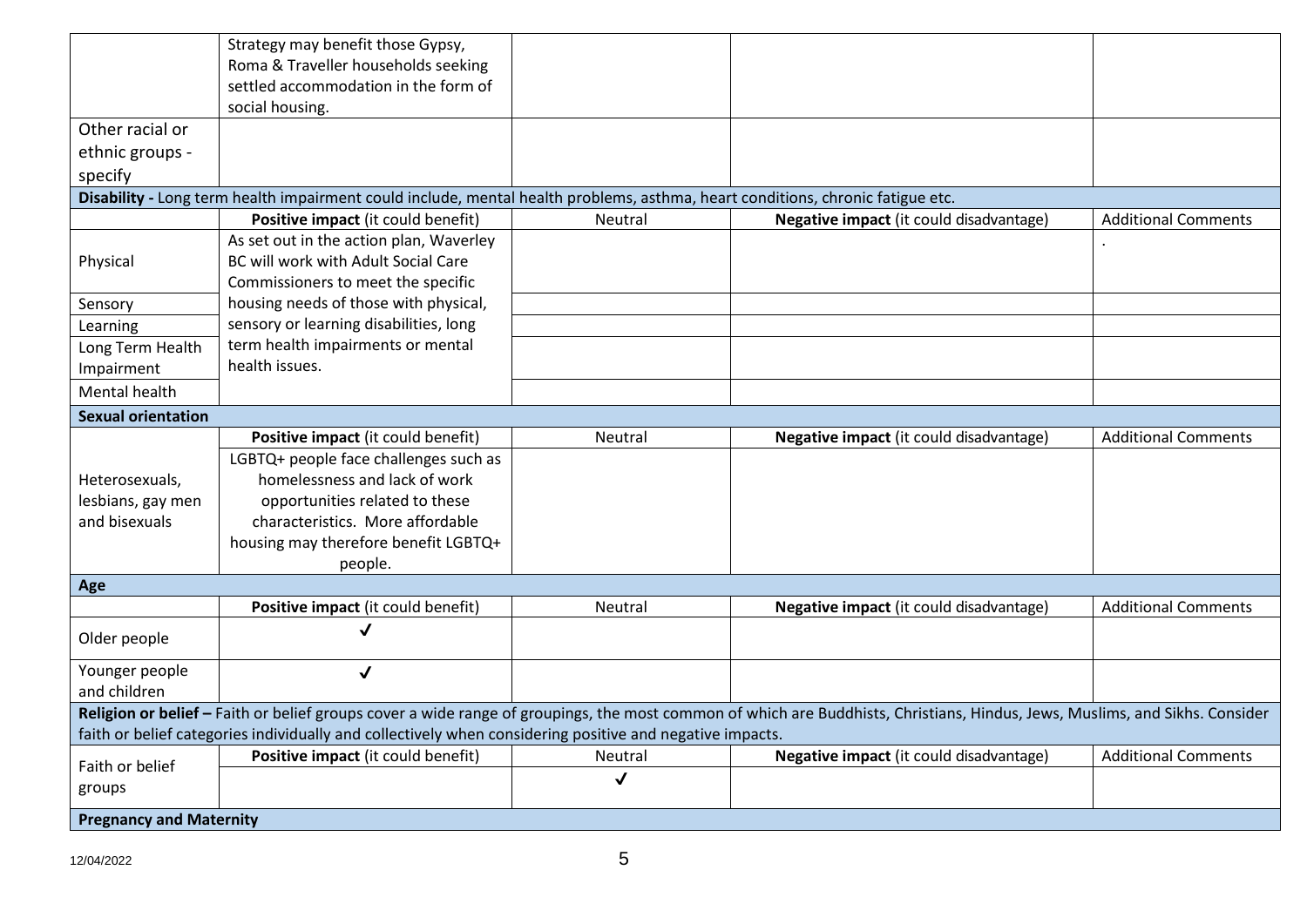|                                       | Positive impact (it could benefit)                                                                                   |     | Neutral      |    |             | Negative impact (it could disadvantage)             | <b>Additional Comments</b> |
|---------------------------------------|----------------------------------------------------------------------------------------------------------------------|-----|--------------|----|-------------|-----------------------------------------------------|----------------------------|
| Pregnancy and                         | Young pregnant women and families                                                                                    |     |              |    |             |                                                     |                            |
| Maternity                             | with children on low incomes will                                                                                    |     |              |    |             |                                                     |                            |
|                                       | benefit from more affordable housing.                                                                                |     |              |    |             |                                                     |                            |
| <b>Marriage and Civil Partnership</b> |                                                                                                                      |     |              |    |             |                                                     |                            |
|                                       | Positive impact (it could benefit)                                                                                   |     | Neutral      |    |             | Negative impact (it could disadvantage)             | <b>Additional Comments</b> |
|                                       |                                                                                                                      |     | $\checkmark$ |    |             | LOW IMPACT Impact on single people -                | The caps set are linked    |
|                                       |                                                                                                                      |     |              |    |             | affordability pressures are more severe for single  | to the average incomes     |
|                                       |                                                                                                                      |     |              |    |             | person households. The proposal to reduce           | of households working      |
|                                       |                                                                                                                      |     |              |    |             | affordable rents to 70% for 1 and 2 bed homes,      | in the borough. The        |
|                                       |                                                                                                                      |     |              |    |             | but 65% for 3 and 4 bed homes, may                  | open market values of 3    |
| Marriage and Civil                    |                                                                                                                      |     |              |    |             | disproportionately impact single people.            | / 4 beds in Waverley is    |
| Partnership                           |                                                                                                                      |     |              |    |             | However, the priority to enable more social         | so high that even 70%      |
|                                       |                                                                                                                      |     |              |    |             | rented homes will help to mitigate this. Single     | of the market rent,        |
|                                       |                                                                                                                      |     |              |    |             | person households receiving full housing benefit    | when compared to the       |
|                                       |                                                                                                                      |     |              |    |             | would be unaffected by the new cap. Overall, the    | incomes of households      |
|                                       |                                                                                                                      |     |              |    |             | policy to cap rents below 80% still benefits single | needing 3 or 4 bed         |
|                                       |                                                                                                                      |     |              |    |             | person households, albeit to a lesser extent than   | homes, is unaffordable,    |
|                                       |                                                                                                                      |     |              |    |             | the larger families in $3/4$ beds.                  | hence the lower cap for    |
|                                       |                                                                                                                      |     |              |    |             |                                                     | these larger homes.        |
| <b>Other groups</b>                   |                                                                                                                      |     |              |    |             |                                                     |                            |
|                                       | Positive impact (it could benefit)                                                                                   |     | Neutral      |    |             | Negative impact (it could disadvantage              | <b>Additional Comments</b> |
|                                       |                                                                                                                      |     |              |    |             |                                                     | A broader offer of         |
|                                       |                                                                                                                      |     |              |    |             |                                                     | affordable housing         |
| Carers                                |                                                                                                                      |     |              |    |             |                                                     | suitable for those         |
|                                       |                                                                                                                      |     |              |    |             |                                                     | needing a carer may        |
|                                       |                                                                                                                      |     |              |    |             |                                                     | positively impact carers.  |
|                                       | Delivery of new affordable housing                                                                                   |     |              |    |             |                                                     |                            |
|                                       | actively promotes equality, reduces                                                                                  |     |              |    |             |                                                     |                            |
| Socio-economic                        | economic and social disparities and                                                                                  |     |              |    |             |                                                     |                            |
| disadvantage                          | helps to ensure an adequate standard                                                                                 |     |              |    |             |                                                     |                            |
|                                       | of living for all, regardless of income or                                                                           |     |              |    |             |                                                     |                            |
|                                       | background.                                                                                                          |     |              |    |             |                                                     |                            |
|                                       | If you have indicated there is a potential negative impact on any group, are these intentional and of a high impact? |     |              |    |             |                                                     |                            |
|                                       | Intended - i.e. can be justified in terms of legislation                                                             |     |              |    |             |                                                     |                            |
| e.g. concessionary fares for over 60s |                                                                                                                      | Yes |              | No | $\boxtimes$ |                                                     |                            |
|                                       | <b>High Impact?</b> $-$ i.e. it is or may be discriminatory                                                          |     |              |    | $\boxtimes$ |                                                     |                            |
| against some groups                   |                                                                                                                      | Yes |              | No |             |                                                     |                            |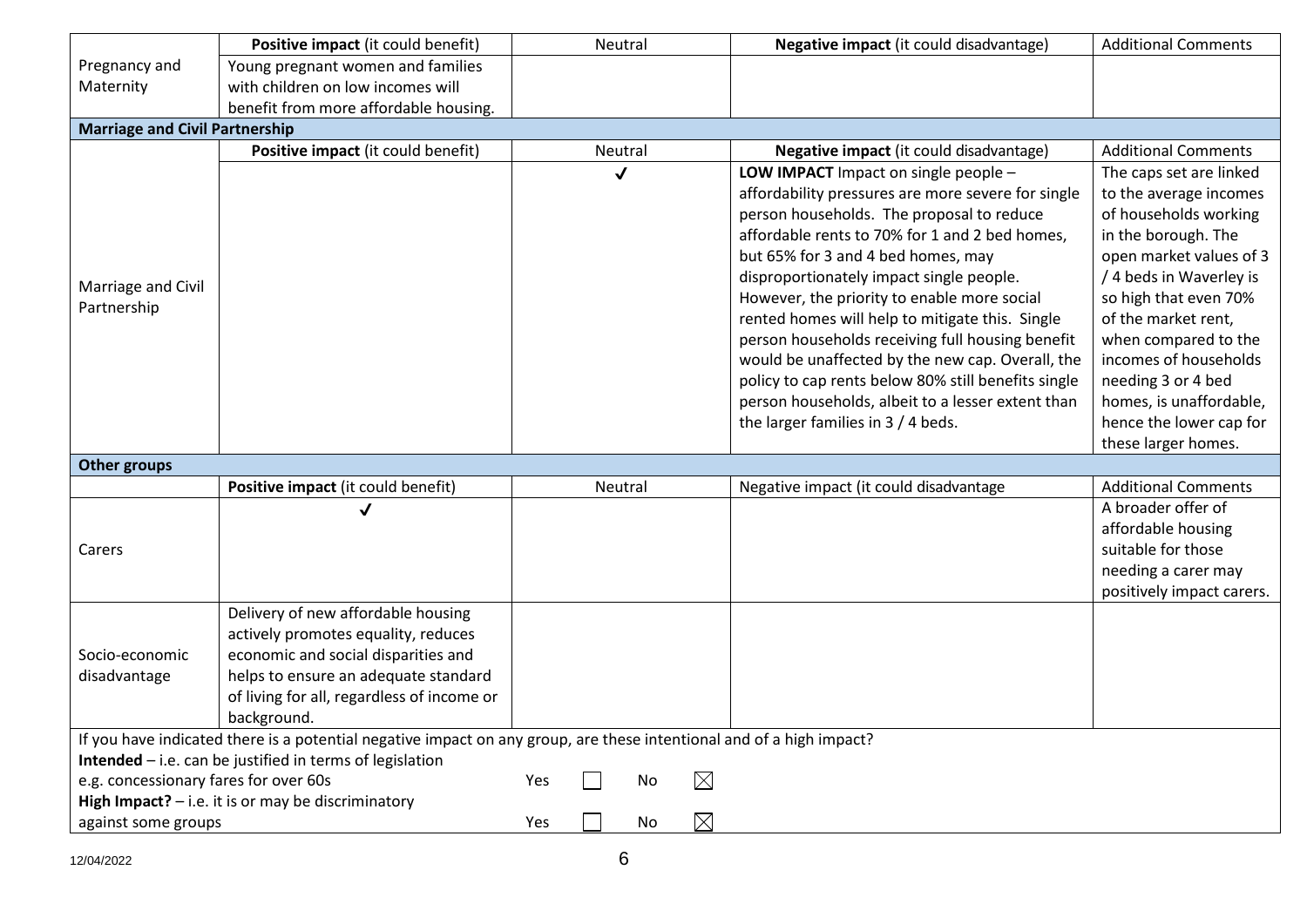| <b>Section 4 - Consider Alternatives or Changes</b>              |                               |  |  |  |
|------------------------------------------------------------------|-------------------------------|--|--|--|
| Change - Explain how policy/activity has changed/needs to change | <b>Reasons for the Change</b> |  |  |  |
|                                                                  |                               |  |  |  |
|                                                                  |                               |  |  |  |
|                                                                  |                               |  |  |  |
|                                                                  |                               |  |  |  |
|                                                                  |                               |  |  |  |
|                                                                  |                               |  |  |  |
|                                                                  |                               |  |  |  |
|                                                                  |                               |  |  |  |

| <b>Section 5 - Action Planning</b> |                 |         |           |                       |         |
|------------------------------------|-----------------|---------|-----------|-----------------------|---------|
| <b>Issue</b>                       | Action required | Officer | Timescale | Resource implications | Comment |
|                                    |                 |         |           |                       |         |
|                                    |                 |         |           |                       |         |
|                                    |                 |         |           |                       |         |

| Section 6 Sign off       | <b>Name</b>         | Date       |
|--------------------------|---------------------|------------|
| <b>Name of Assessor:</b> | <b>Esther Lyons</b> | 07.03.2022 |
| Signed off by:           | Louise Norie        | 17.03.2022 |
| Name of HOS or Director  | Andrew Smith        | 17.03.2022 |

## **Further guidance**

If you need more advice and guidance, you may find the following sources useful:

- [Government Equality Office: Equality Act guidance](http://homeoffice.gov.uk/publications/equalities/equality-act-publications/equality-act-guidance/)
- [Equality and Human Rights Commission; Public Sector Duty](https://www.equalityhumanrights.com/en/advice-and-guidance/public-sector-equality-duty)